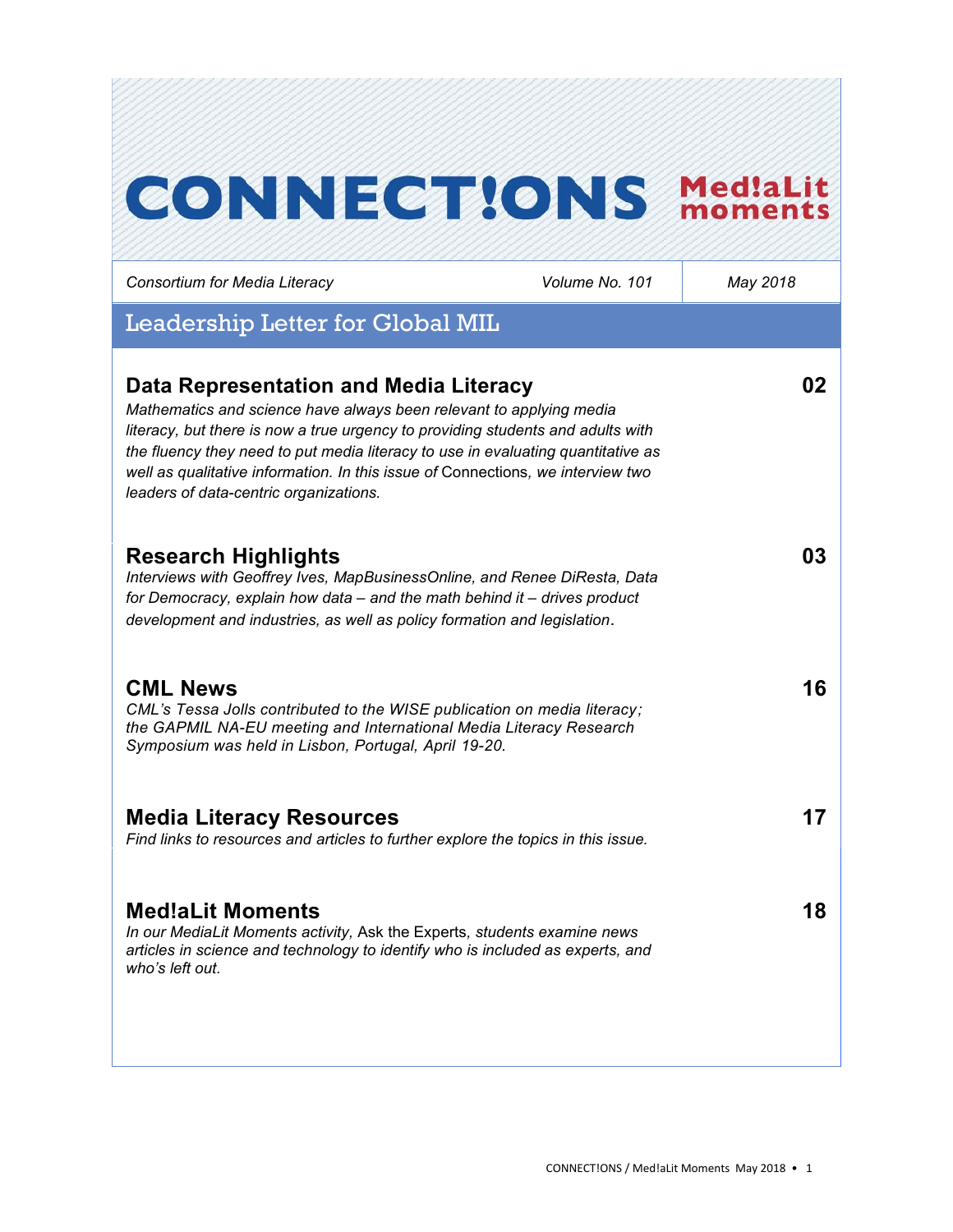## Data Representation and Media Literacy

Representation is at the heart of media literacy: how is information represented to us through media? How do we represent ourselves most effectively through media, enabling us to participate more fully in society?

As representation happens more and more frequently through infographics and through the use of data which are ever-more available, the old notions of media literacy being most relevant to the social sciences and to language arts classes is fast becoming an anachronism. More than ever, we need an understanding of statistics and data to interpret and to communicate with the charts, graphs and data sets that come with every-day discussions. Mathematics and science have always been relevant to applying media literacy, but there is now a true urgency to providing students and adults with the fluency they need to put media literacy to use in evaluating quantitative as well as qualitative information.

Traditionally, U.S. high schools have required college-bound students to take courses in algebra, geometry, trigonometry and calculus in math, while requiring biology, chemistry and physics in science. Today, many educators, parents, and community members are advocating to replace calculus courses with statistics, and there is also a general call for providing computer science or "algorithmic thinking" courses that can provide a basic knowledge of how search engines work; how websites are constructed or how software is written.

As one example, website interfaces are merely the glossy lipstick that covers databases that are capturing and quantifying every click and every piece of information that users enter, and without a knowledge of how these tools work, both consumers and producers of media are disadvantaged and unable to participate fully in understanding the virtual world.

In this issue, we feature interviews with leaders of two leading data-centric organizations: Map Business Online and Data for Democracy. These interviews provide a quick look into how data – and the math behind it – drives product development and industries, as well as policy formation and legislation.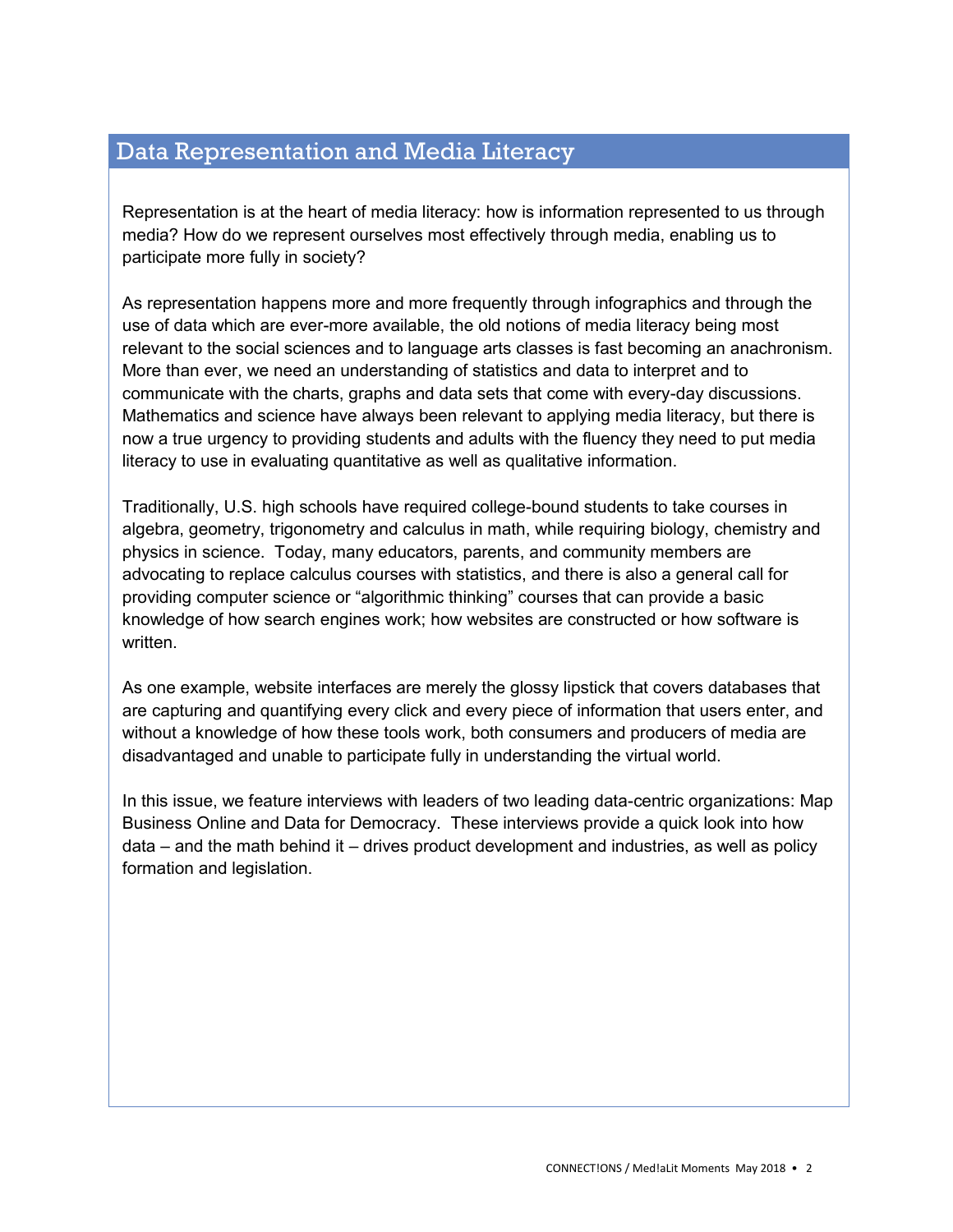## Interview Highlights

### **Interview with Geoffrey Ives, President, MapBusinessOnline.com**



*Geoffrey Ives is the President of [Map Business Online,](https://www.mapbusinessonline.com/) a web-based business mapping software developed and published by SpatialTEQ, Inc., and used by a variety of businesses to organize and analyze their business data geographically.*

**Center for Media Literacy (CML):** Technology has really expanded the way that companies use business mapping data to make decisions on how to grow their enterprises, serve customers and increase profits. During your career, you have seen exponential growth in the field. How did you get started, and what are you doing now?

**Geoffrey Ives (GI):** Well, I've worked in the geospatial software business since 1998 when I worked for DeLorme, a company in Maine that does mapping - paper maps, digital maps and devices. I headed up their professional sales team for a while, and then started leading the team at SpatialTEQ Inc. and MapBusinessOnline.com. Now, I'm the president of Map Business Online, and I spend a lot of my day looking at marketing and sales data and talking to our customers. Our customers are primarily large and small businesses using our cloudbased mapping tools for sales and marketing activities. We provide what we call "business mapping tools" to all sorts of businesses throughout the US, Canada and the UK.

**CML:** Can you provide a bit more information about the geospatial software business?

**GI:** Yes, geospatial is basically an industry dedicated to things based on location, so it can be looked at as software that helps people to navigate. Geospatial tools also help organizations view their business from new perspectives by visualizing their location data. It includes personal navigation, or GPS devices that people use to collect data in the field. It's quite a large industry, and it has an impact all over the world in all sorts of applications.

**CML:** As technology advances, it seems like that field is growing even more.

**GI:** It truly is, and people find new ways to utilize it. For instance, third world countries now use geospatial software and devices to help identify land-use issues –using satellite data to help with agriculture and combat hunger. There are so many applications outside of only business mapping, which is what we do. It's a very vibrant industry.

**CML:** Before we move on to business data mapping, can you tell me a bit more about how exactly a third world country might use geospatial information to deal with hunger?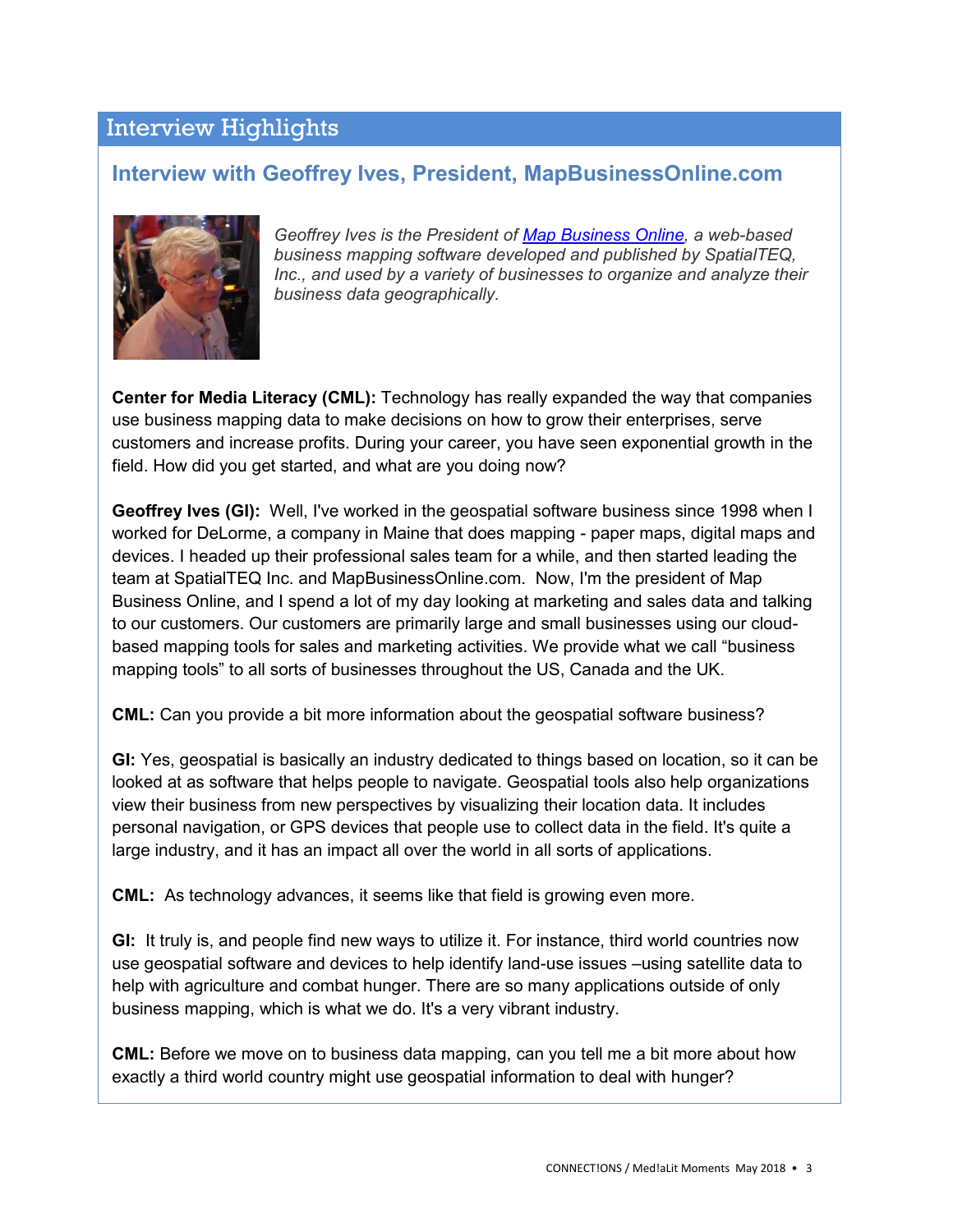**GI:** There are people who are experts in that field. But, in general, by using satellite imagery and comparing imagery over an area year after year, it's possible to analyze the impact of climate change, over-fertilization and how well specific crops grow area by area. Once you have that data, you can better understand what you need to do to make the best out of what you've got. Developing countries can use this technology to more efficiently deal with issues like food and energy needs, population concerns and infrastructure.

**CML:** Having that information visible on a real-time map no doubt yields much better results much faster than having to interpret numbers on a spreadsheet and it gives a completely different perspective on the information. That applies to business data, as well, correct?

**GI:** It sure does. It exposes trends visually – things that are taking place on the ground that you might not necessarily see from a spreadsheet.

**CML:** Interesting. Let's talk about the kinds of businesses that use your services. Who are your clients?

**GI:** They tend to be businesses that use software to control order processes, sales and marketing, customer relationship management software, etc. They use MapBusinessOnline.com to visualize what's happening in their enterprise. They are able to take a spreadsheet of addresses or latitudes and longitudes, plot those points on a map, and turn that into a visualization of what their business is all about. They might take sales numbers and turn them into a map by zip code, and color shade specific zip code areas to identify where sales are growing, and where they are not.

There are a large variety of types of companies that use our tools. Every one of them imports data, views it on a map, and then makes decisions about what they've got to do to improve their business. They also use the software to plan clientele work in the field. For example, a home-medical company can use it to plan homecare operations on a day-to-day basis, by creating maps that identify areas of highest need.

**CML:** The link between your work and media literacy skills is very clear because businesspeople need a process of inquiry in order to evaluate the data.

**GI:** That's true. In terms of process, we always try and start with what is it you really want to achieve with any map you create. Whether it's for marketing, sales or strategic planning, you want to understand what it is you want to achieve with this map, and bring in as much location-based data to it as possible then communicate by making that map "easy on the eyes" so people who are viewing it understand what your map's intent is. You've always got to keep your audience in mind as you create visualizations. Perhaps your audience is the C-suite in your company. If it's your boss and a couple of VPs, and they're interested in specific data and information, it's going to be a no-nonsense meeting. They will want to know bottom line numbers. They're not going to want to see a lot of "fluff" on the map. So, in that case, you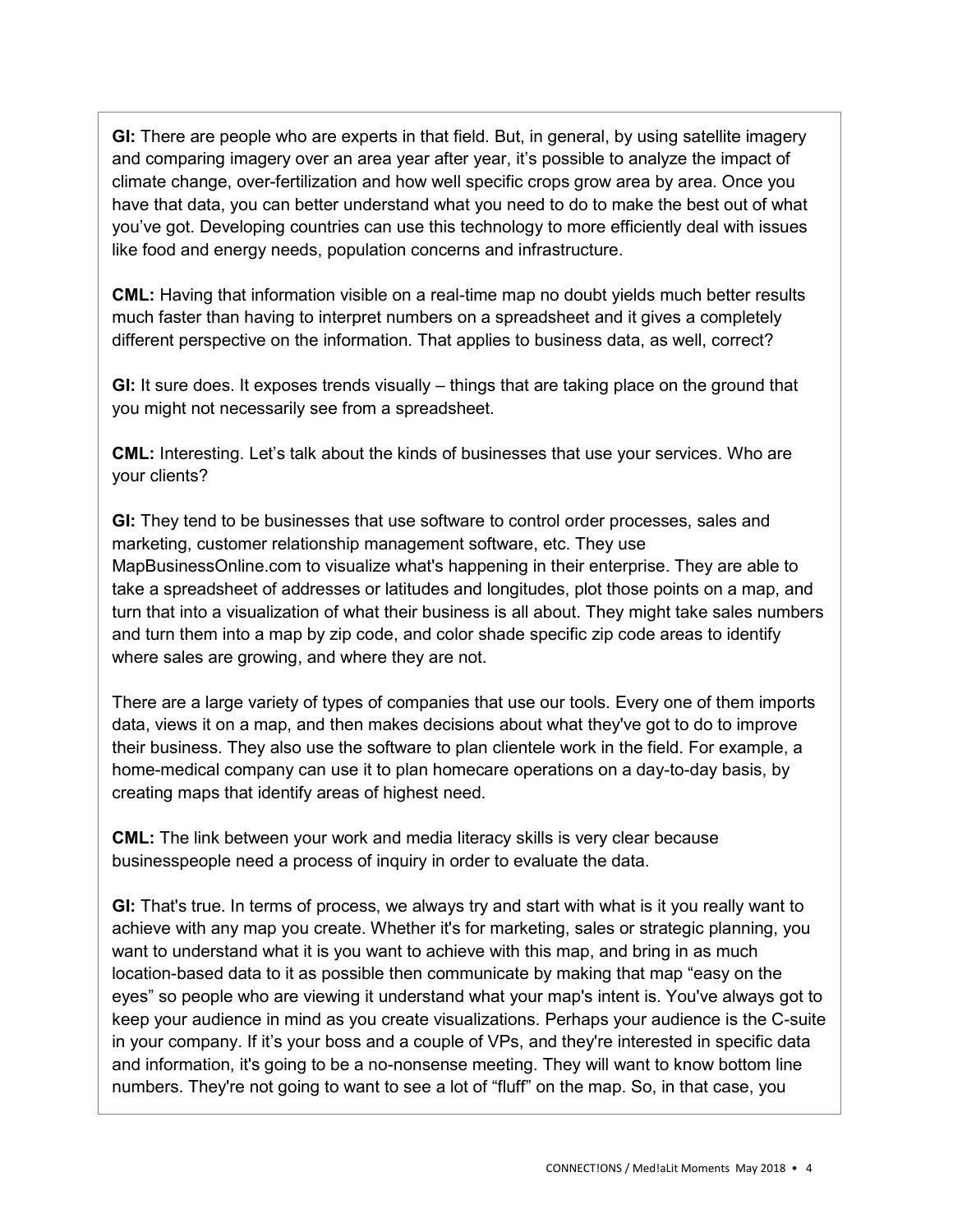want to make sure your map has the right level of detail, and it's not distracting. Whereas when we're talking to a call center team about territories in the field, and who is responsible for each area, that's going to be a very different style of map.

**CML:** You mentioned an example of a medical company. What kind of data would a company like that be mapping?

**GI:** We've got many elderly people living in our world today. People are living longer, but many more are developing dementia. So, you've got big homecare needs out there. I've sat in at some of the homecare companies' offices and watched how they plan their days. It is one of the most chaotic, unpredictable processes I've ever seen. The managers who direct staff in the field in a homecare company have a big challenge on their hands. They need to stay on top of all their staff locations, where each employee starts their day, and what their skill sets are. They can visualize this much more easily by creating color coded points and placing them on a map. Then they need to send staff members to see patients who need help. Meanwhile, they have to ensure that they do not violate any HIPAA rules about patient privacy at the same time as they're viewing all of this data, and then they have to ensure that staff members get from point A to point B to point C in an efficient manner. Our maps help them actually organize their days, so that they can manage all of this on an automatic basis. That leaves them more time to focus on the real emergencies, which happen frequently in the homecare field. They view their day as a whole picture—their whole "theater of war," if you will – the first thing in the morning. Red dots represent emergencies in the field. When needed, they can clear the rest of the map, and just focus on those. Or, if they want a visual assurance that somebody actually went to that patient's home and did what they were supposed to do, they can get that kind of spatial affirmation by looking at a map that's been updated by the staff in the field. A lot of that has to do with GPS devices, even cell phone devices, that can help bring that information to the center. It's crucial when there is so much to manage, and people's lives and health depend on their work.

**CML:** Let's say there's an emergency in the field. Would a field staff person be able to deal with the emergency and then update the map remotely so that office staff is aware?

**GI:** A lot of medical business systems are starting to implement that sort of two-way communication across networks so that maps can be updated by field staff, and central control can see what's happening in the field. That kind of implementation happens more with nurses and doctors, whereas lower-skilled workers are managed more directly. But, two-way communication is definitely where things are headed.

**CML:** It's interesting that, when people think of maps, they still imagine a static picture. But what you are helping people to create are maps that move in real time.

**GI:** Yes, and maps that bring that kind of awareness can offer direction to any type of business. That's where maps are heading today.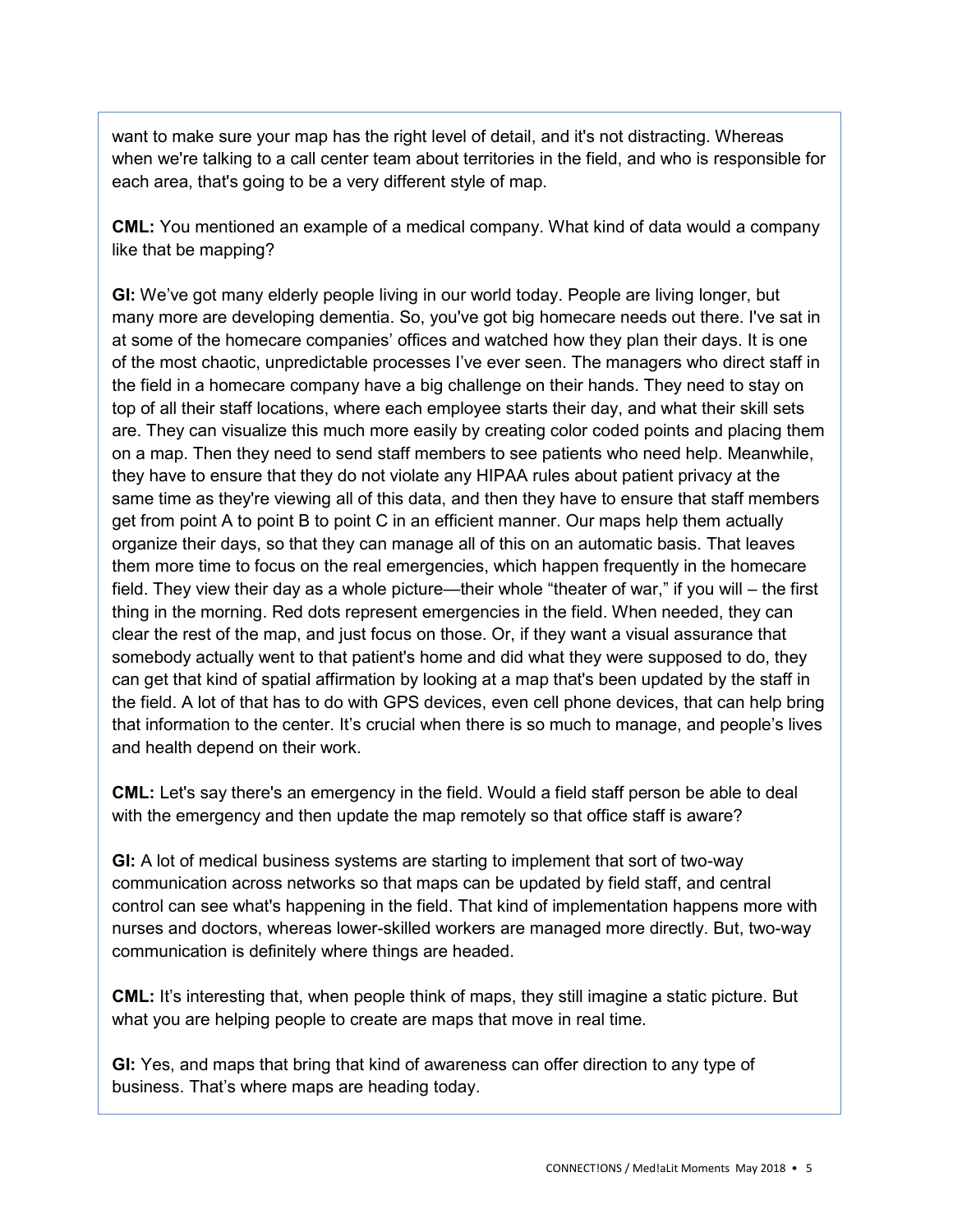**CML:** What else can people perceive on today's new maps? What other kinds of data can they gather to help them make smart business decisions?

**GI:** Imagine you own a sales organization, and you're selling to only a section of the country. You're at that "make-or-break" point in your strategy where you've got to expand in some way and really grow your business. It's important for you to look at your business data on a map to get a sense of where things are happening, and more importantly, where they're not happening. You can bring in datasets of competitors, datasets that compare various years' sales data, and where all of your salespeople are located and then build zip code profiles. When you understand what works in a given zip code based on demographic or economic factors, you can use that to determine the next target audience for your product or service. Once you've established the zip codes where your business does the best, you can look for similar zip code profiles around the country, which you identify as your best targets for your marketing and advertising dollars.

Or, imagine that insurance companies that employ 50 people or less are your target market. You get an insurance industry dataset, import it into a MapBusinessOnline.com map, and you view those establishments by zip code all around the country. Then you build a "heat map" where you can get a visualization of just your sweet spot insurance customer (50 employees) in clusters in areas you should investigate. That could inform you that you need to hire sales reps in certain areas, or build a facility in a certain state. You can save money by choosing to only do a direct mail campaign in "hot" areas, instead of wasting dollars and resources to reach out to the whole country. You can decide: "Before I dig into the whole USA, I'll focus on these segments that appear to be really rich with opportunity."

**CML:** Really, it sounds like what you are providing is a tool to enable business people to do a better critical analysis of the business landscape and make wiser decisions about where to use their resources.

**GI:** Exactly, and not have to spend so much up front on a broad brush or shotgun effect across the country, but to be strategic about it. Just dig into the areas that seem to hold the most promise.

**CML:** Would you say, in that way, it is a critical thinking tool for business people?

**GI:** That's what I say all the time in the blogs I write. Business mapping takes a strategic planning session and opens it up into a multidimensional view so that you're suddenly looking at year-over-year sales across the nation visually, as opposed to a bunch of data points on a spreadsheet. You can see where things are happening and make some decisions about where to go next in an organized and informed way.

**CML:** So, you offer a tool that is a critical thinking aid and a unique way to communicate data, so that it is more easily understood by audiences.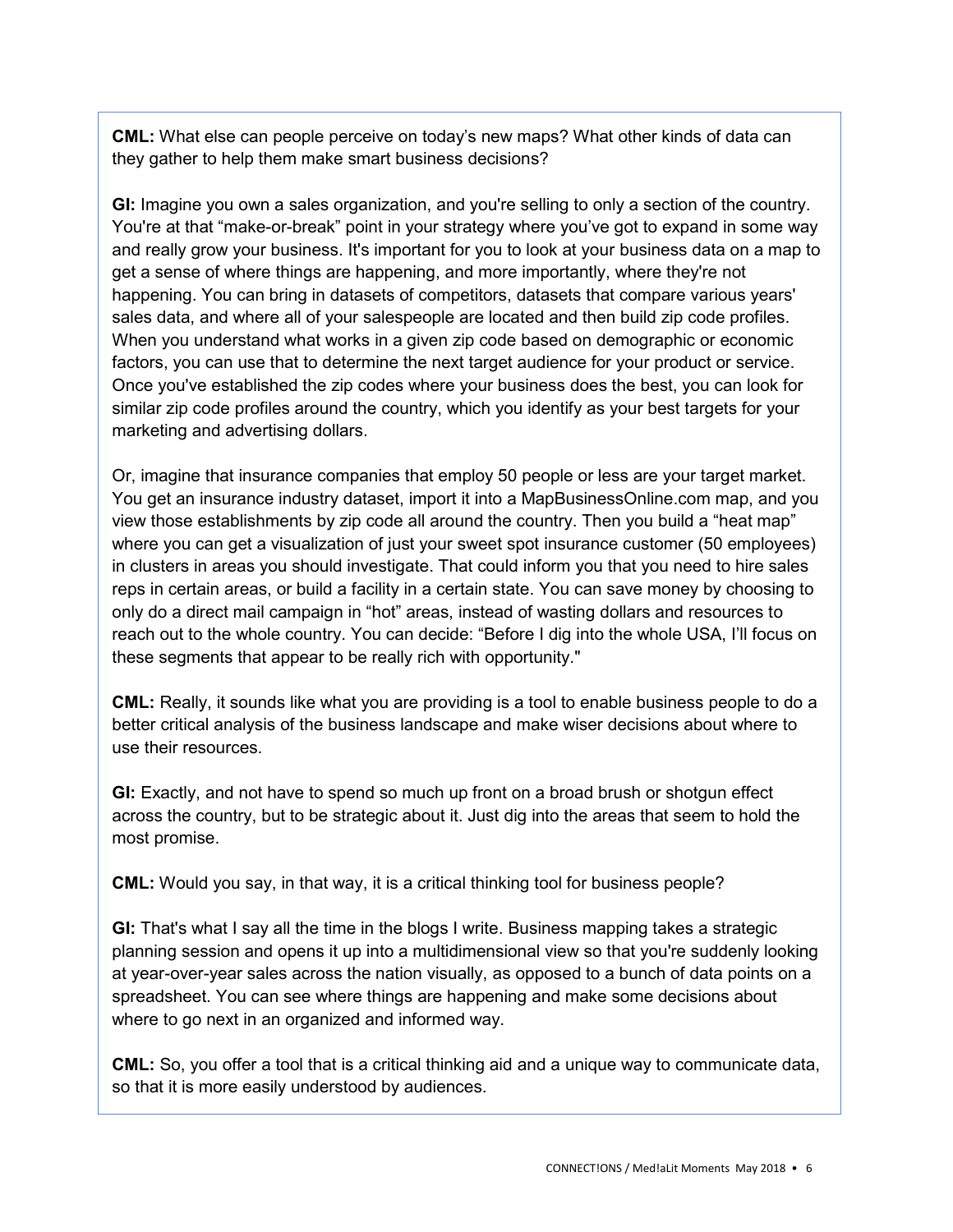**GI:** Exactly. People love visualizing their data on a map. For 75% of our users, the very first thing they do when they access our tool is import their data directly into a map. They do that first because they want that visualization. It tells them something.

**CML:** Can any size business access this tool?

**GI:** It's available on the cloud, and pretty much anyone with access to the internet can access it from anywhere. It's also eminently affordable these days—about \$300 per user. Ten years ago, that wasn't the case. It's really been democratized, it's much more available than it used to be.

**CML:** What are some of the technological advances that allowed it to be democratized that way?

**GI:** In a big way, it's the Internet with web services that really made a lot of this possible. If you're old enough to have worked the last 10 or 20 years in this business, then you saw how mapping went from a desktop application to a web-based application, and how Google Maps came along and mapped the whole world and collected all of that street imagery. GPS devices enabled a lot of data collection in the field. Part of it is just that all the data that's out there can now be brought together in one map and, as a cloud-based service, our tool presents satellite and aerial imagery, digital street maps, we've got demographic data that we've rolled on top of it, we're bringing in business data now on top of that. That's along with zip codes, count census tracts, all those kinds of things. So, there's a lot of layers that are now standardized and available through different web services.

**CML:** It's really amazing. Ten years ago, that wasn't the case. Or at least, like you said, there was no way it was going to cost just \$300. Like so much information that has been democratized, data for mapping is now readily available.

**GI:** That's right. This technology can be used creatively and actively. One school teacher wanted to use our tool to set up nationwide maps that help teen activists advocate for change in their communities. She had this idea to create a map that the teens could open and see exactly who their senators and representatives are so they could contact them. The kids just clicked on the map, saw who their congressperson was and wrote to them.

**CML:** With so many possibilities for mapping data, I want ask about reliability of information. As we see with news and advertising, the way information is framed can lead people to make very different decisions, especially if they're not taught media literacy skills and how to evaluate information. With your business and the kind of data that you are mapping, are there things to look out for in terms of ensuring that data is coming from reliable sources?

**GI:** You can certainly play with numbers and data on a map. There are plenty of mapping application examples where people have been somewhat duplicitous in terms of what they've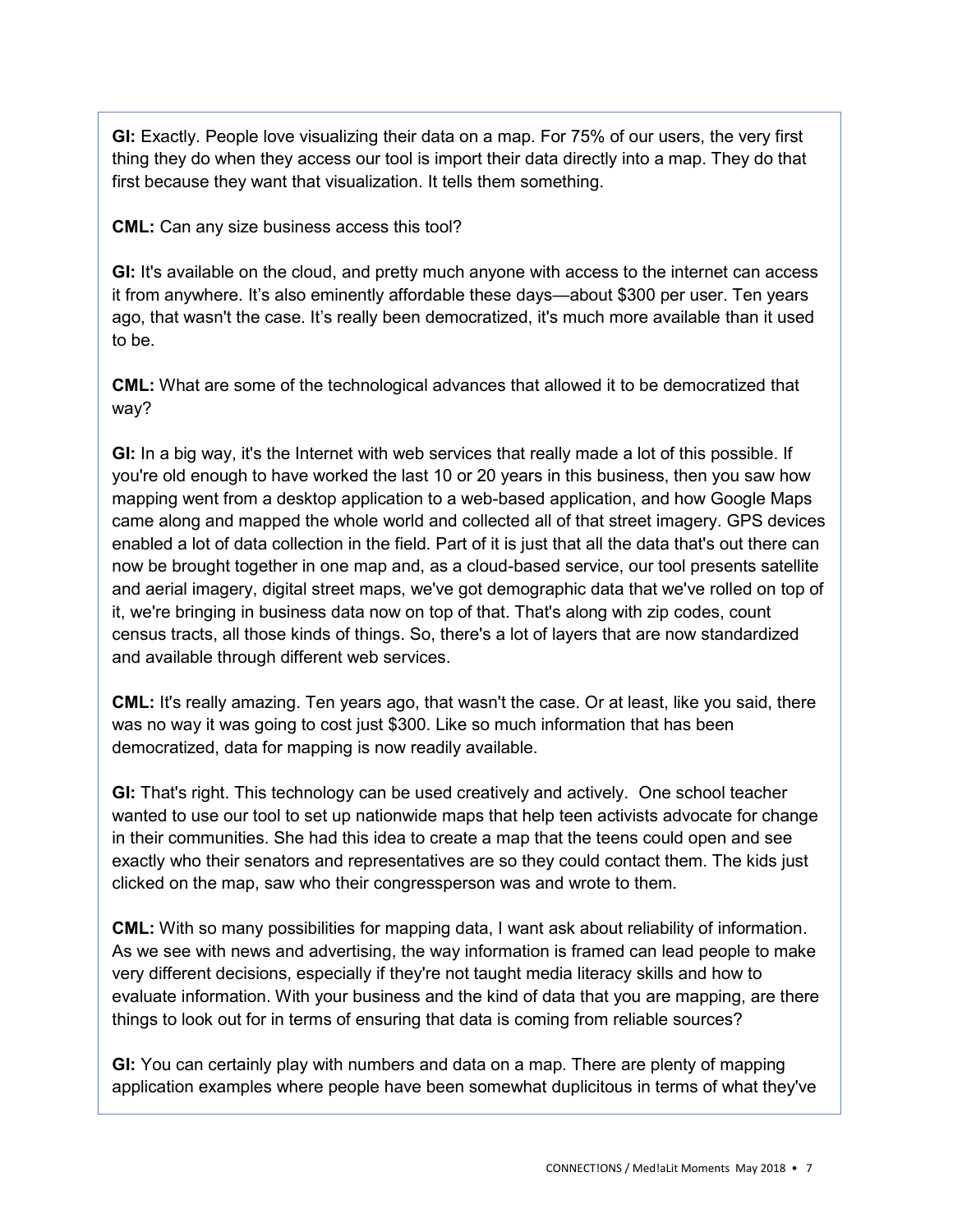provided. A good example of that is in real estate where if you've got a section of the city that's gentrified, and it sits right next to a section of the city that's a ghetto, then you'll find mapping utilized at those edges to show properties available in the ghetto at the prices for the gentrified section. That can be illegal, and there are efforts underway to make sure those things don't happen. That's a proximity issue where you've got one level of income compared to another level of income, and there's a gray area in the middle and people will take advantage of that. People who intend to be malicious can do some work on their data even to the extent of just making data up. They could import an entire layer that is just totally false and make a map sing to a particular desire within an audience. Data is the key, so it's important that people understand where data comes from, how recently it was updated, etc. You really have to be aware of what you are looking at. Are you looking at projections of demographics? Are you looking at actuals? Are you looking at the 2010 census or something derived from it? Everything is about data.

**CML:** Yes, and media literacy really focuses on a process of inquir that can be applied to many, many things – whether it's reading the news, watching advertisements, or looking at data on maps. It teaches individuals to ask: Who created this communication? Why? What techniques might they be using to capture my attention, or make certain things stick out versus others? Does your company talk with your clients about that, or do your clients generally come to you already armed with those types of skills?

**GI:** There are two different types of data. There's the data that comes with the mapping application – data that we've sourced and brought in. We maintain sourcing information on that – our demographic data, where our zip codes come from, where our census tracks come from, etc. Then there's the data that customers import into Map Business Online. That data belongs to them, and it's up to them to make sure that it's accurate. In general, our clients do a good job of that. But, we do see push-back from our clients on our data. We offer data from the Census Bureau. One client questioned some demographic information that showed that the number of college graduates in the Seattle area was greater than the number of high school graduates. He was claiming that the data had to be totally wrong. But, when you dug into it, you found that there were companies, like Microsoft and Amazon, that have settled in that area and brought a lot of well-educated people into those zip codes. So, you have to be able to think and process logically before you jump too fast and blame the data.

Going back to the home medical company application, you've got to be careful with what to bring into a shared map view because, if you've got patient data, then you've got to comply with HIPAA/patient privacy laws. If you violate HIPAA, it could cost your company a lot of money. So, processes must be developed internally to protect the people who need protection. Also, there is certain information that you just don't want out there. You don't want to put people's credit card numbers into datasets that could end up on a map.

**CML:** Really, we are all putting so much data out into the information landscape these days, and it's being used in all kinds of ways that people are not necessarily intending.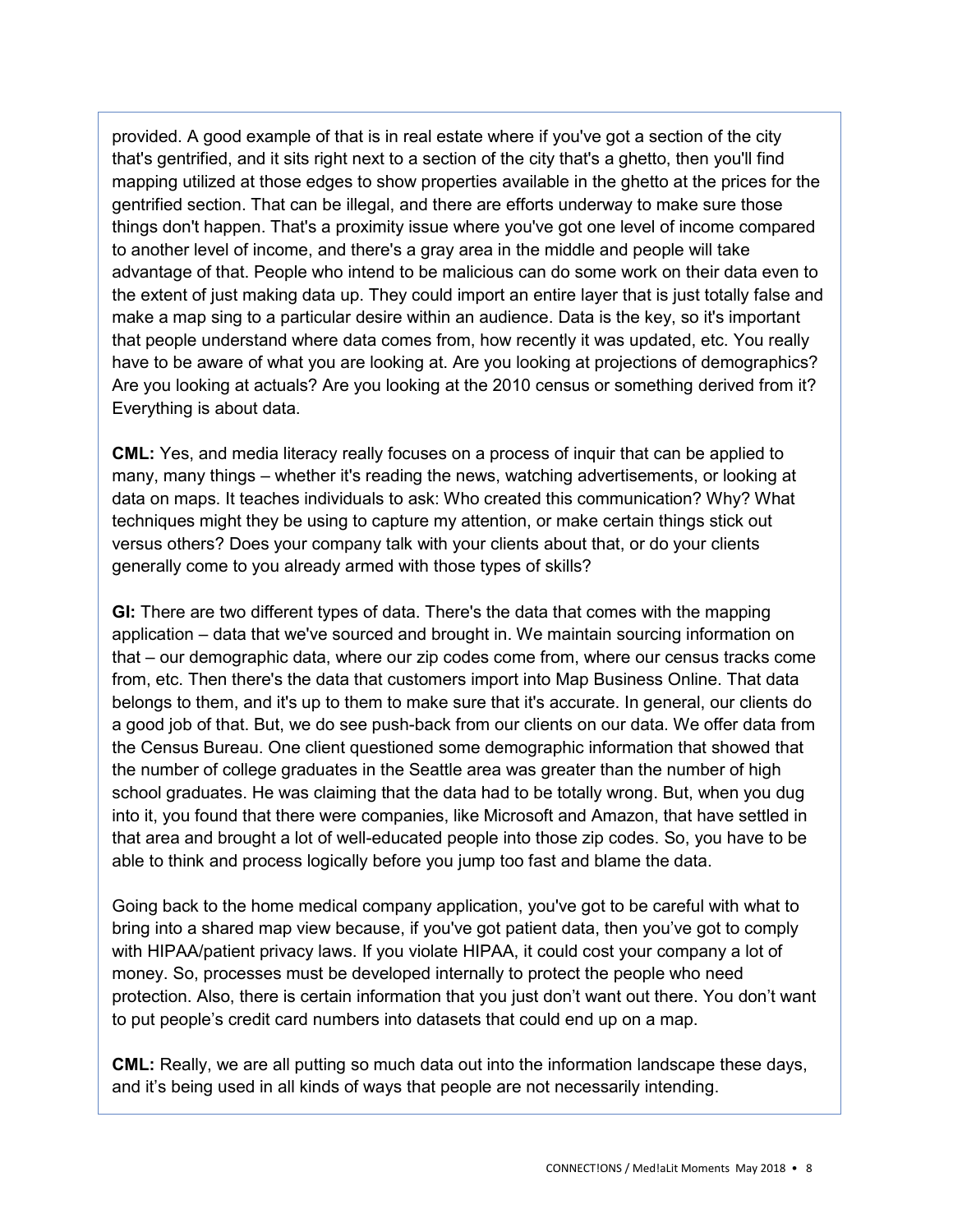**GI:** That's right. None of us know what could be happening with any of this data. So, when anybody puts data into Map Business Online, it's encrypted. We can't access their maps. If somebody calls me up and says, "Hey, can you look at my map?" I can't. It's protected with all sorts of walls. Privacy is a top priority.

**CML:** What are some techniques business people use to make the most of the maps they create with your software?

**GI:** People love to use colors. But, if you use a lot of bright colors and contrast, that can be jarring to the eye. We recommend keeping things simple to make your main points clear and avoid distractions. Heat maps are a good technique because, they are really eye catching. So, start your presentation with a simple map, and then wait until the peak of the meeting to present a heat map that shows where all the new opportunities lie. That kind of technique is impactfu and can really get your audience excited about the future.

**CML:** Your clients are really data producers, as well as data consumers.

**GI:** They are. They're going into business situations and have to creatively use maps to lay out their perspective to their audience. They have to do it wisely. Creating a data map for an accounting firm is different than creating a data map for a company that makes children's toys. Maps need to be designed to speak to your specific audience.

**CML:** The tool you provide really does require users to have skills to make wise decisions.

**GI:** Bottom line, that's really what the tool is for. It's for making better decisions. You make decisions based on data and, with this tool, visualizations of that data against an accurate and compelling map. Fifteen years from now, we may have even better ways of visualizing layers of data. As time goes by, it's just going to get more and more interesting.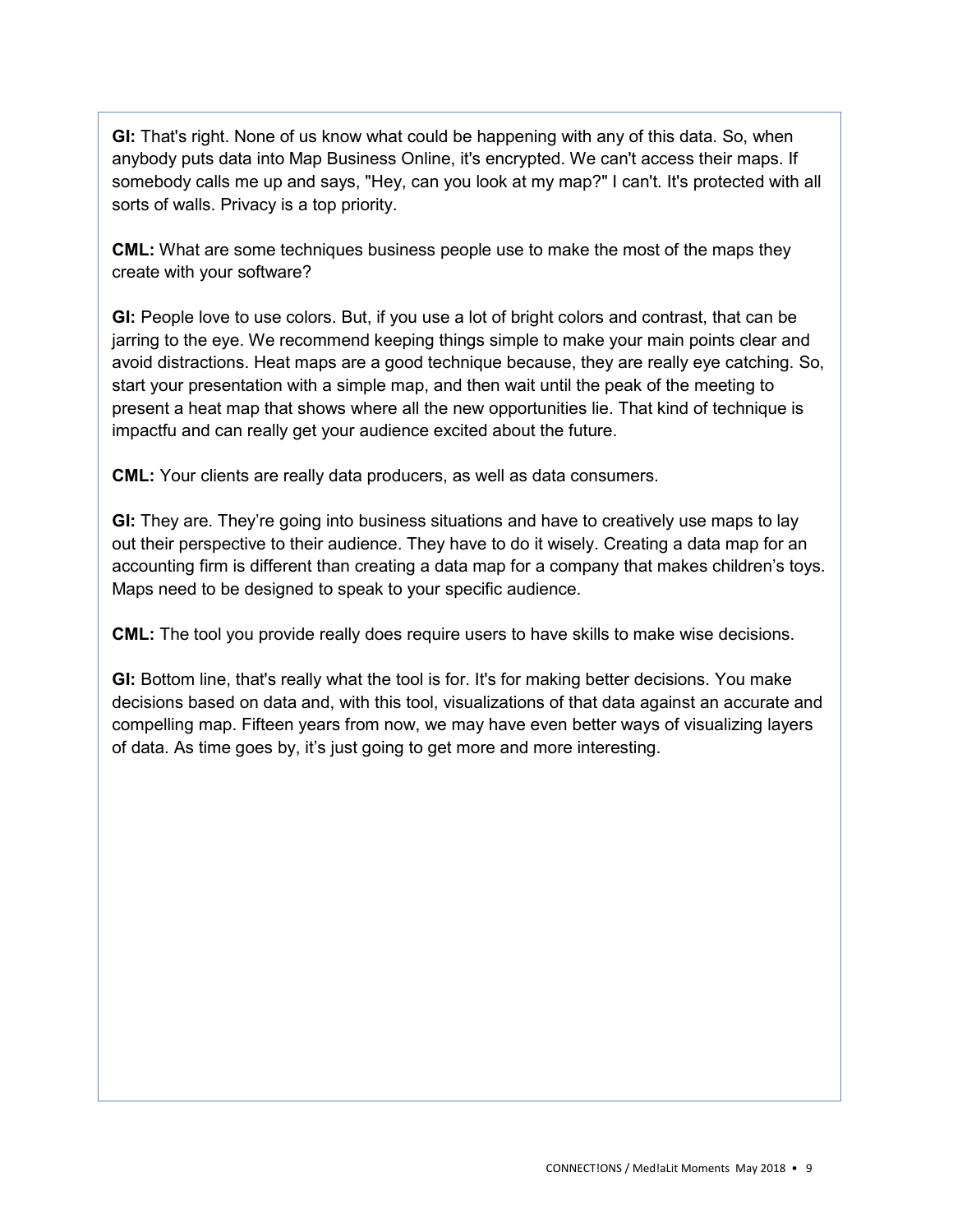## **Interview with Renee DiResta, Data for Democracy**



*Renee DiResta is the Policy Lead for [Data for Democracy,](http://datafordemocracy.org/index.html) an informal community of about 3,000 data scientists and other concerned members of the community.*

**Center for Media Literacy (CML):** Would you please tell us more about Data for Democracy?

**Renee DiResta (RD):** Data for Democracy is an informal community of about 3,000 data scientists and other concerned members of the community. We stay in communication via Slack channels, where we organize specific projects. Members work on all sorts of data-forgood ideas that range from fighting misinformation to reducing traffic fatalities. We partner with many entities, including cities, nonprofits, the media, etc. Some examples include the City of Boston, the City of San Diego, Social Works (Chance the Rapper's organization), Princeton's Gerrymander Project, Bloomberg, data.world and ProPublica.

**CML:** And what is your primary role at the organization?

**RD:** I work on forward-facing policy communications. That includes mapping data across social media and advising Congress on how bots and fake accounts are being used to manipulate social media. The data that I and other Data for Democracy members discover is communicated to lawmakers and others who have the potential to influence policy and need solid awareness of the data around this issue.

**CML:** Who are the volunteers who work on Data for Democracy projects? Why do they get involved?

**RD:** Many are data scientists who want to work on social good projects. Their work is beneficial to many audiences – from policy makers, to nonprofit organizations, to the public. Projects vary, but all aim to provide sound data that can be used for wise planning and decision making. Our members work on everything from providing datasets on medical spending so people can better understand who their tax dollars are helping, to collecting, analyzing and modeling data related to immigration to support the work of organizations working on immigration law and related issues. Members want to do something interesting, network with other people and meet others who work in their field. Data for Democracy offers them an opportunity to get in there and do something that they find fulfilling while they polish their skills, or learn new ones.

**CML:** So, you combine networking with work that is socially positive?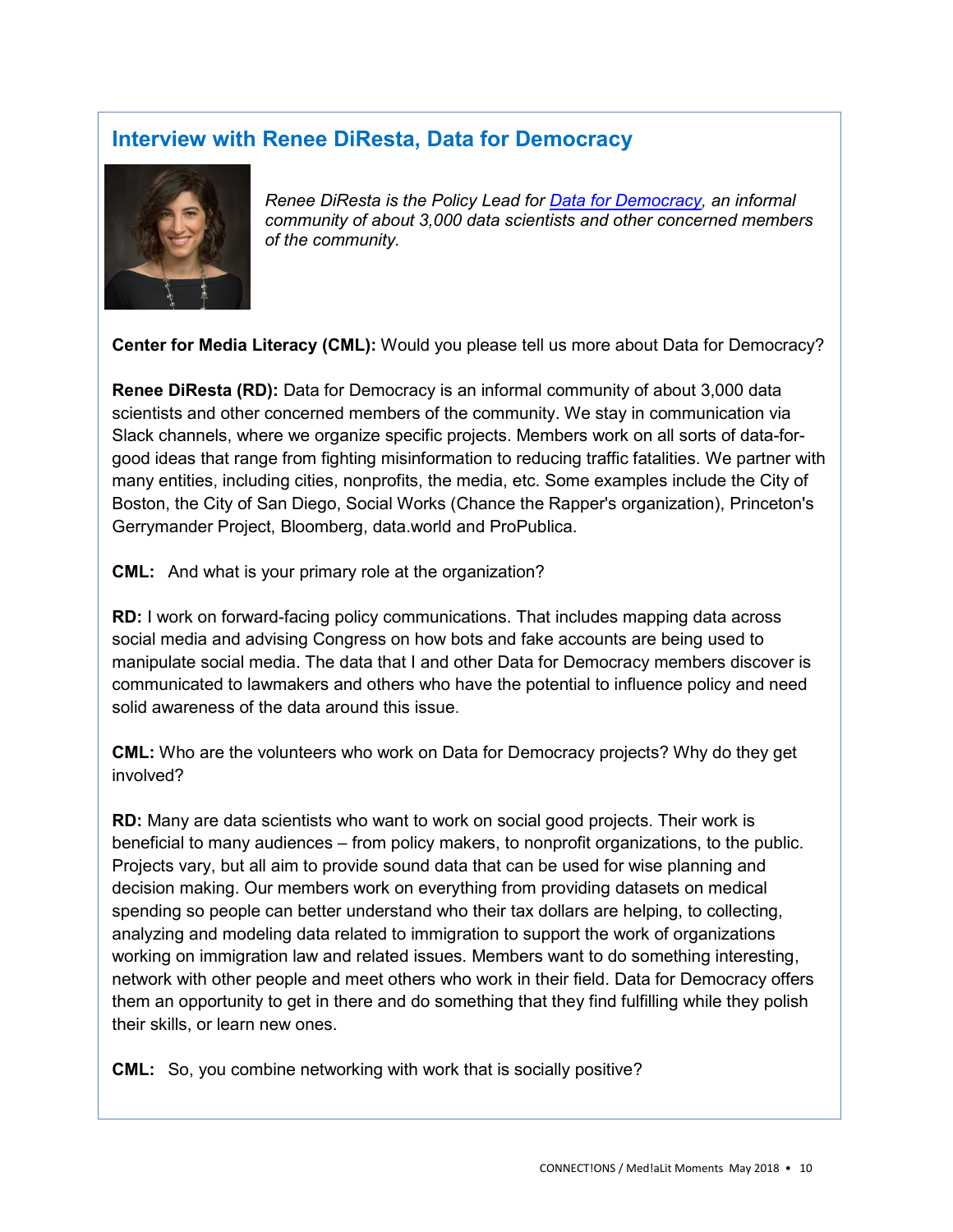**RD:** Exactly. I'm able to ask, "I'm looking at this problem or this dataset. Have you seen anything about it?" There's usually at least one other person who's had that interest in the past and is up for a collaboration.

**CML:** Was Data for Democracy started by someone who works in the data field?

**RD:** Yes, it was started in 2016 by Jonathan Morgan, who is founder and CEO of [New](https://newknowledge.io/)  [Knowledge,](https://newknowledge.io/) a company that uses AI to protect businesses from disinformation attacks and defend public discourse. He started it because, after the 2016 election, he felt that there weren't enough ways for people to connect and make a difference. He created Data for Democracy as a space where people could go to participate, work with each other, and to offer help and services to communities, governments and individuals.

**CML:** Tech and data companies are really coming under fire recently. The Zuckerberg congressional hearings, use of data by Cambridge Analytica, concerns about what data platforms and apps are collecting …

**RD:** There is concern about what information social networks are gathering about users. The idea that this passive data collection is a form of surveillance is an idea brought up a lot by privacy advocates. They're very concerned about what these companies know about us and how that's used to target us or to do things that people might be uncomfortable with if they understood the full extent of what the companies know about them. Some of the points Chris Wiley, the Cambridge Analytica whistleblower made are: "Why does a crossword puzzle app need to know your sexual orientation? Why does it need to know where you live? How is the crossword puzzle app ostensibly making your user experience better by knowing these things about you?" These are very, very fair points.

**CML:** Yes, and one of the core things that media literacy education teaches is to analyze and be inquisitive about messages – to ask questions about who is creating this messaging and why. That also applies to analyzing who is gathering your data and why.

**RD:** Right, exactly. Why is it being collected? There are some people – especially younger people who've grown up on the internet – who already kind of assume that everything they do is logged, that they're tracked everywhere, and there's no reasonable expectation of privacy at this point. I've been on the internet forever. I can't even imagine the sheer number of things I have authenticated with my Facebook account, or the number of times that older family members have probably played some silly game that gathered up my data as part of it. Some people are very deeply concerned about that. Others feel that this is just the way the internet is. I think the tension between those two points of view is something that we're seeing a lot of in the conversations that are taking place today. People are exploring what norms we want to form around these issues. How should we think about what platforms collect and why they collect it? How concerned should we be?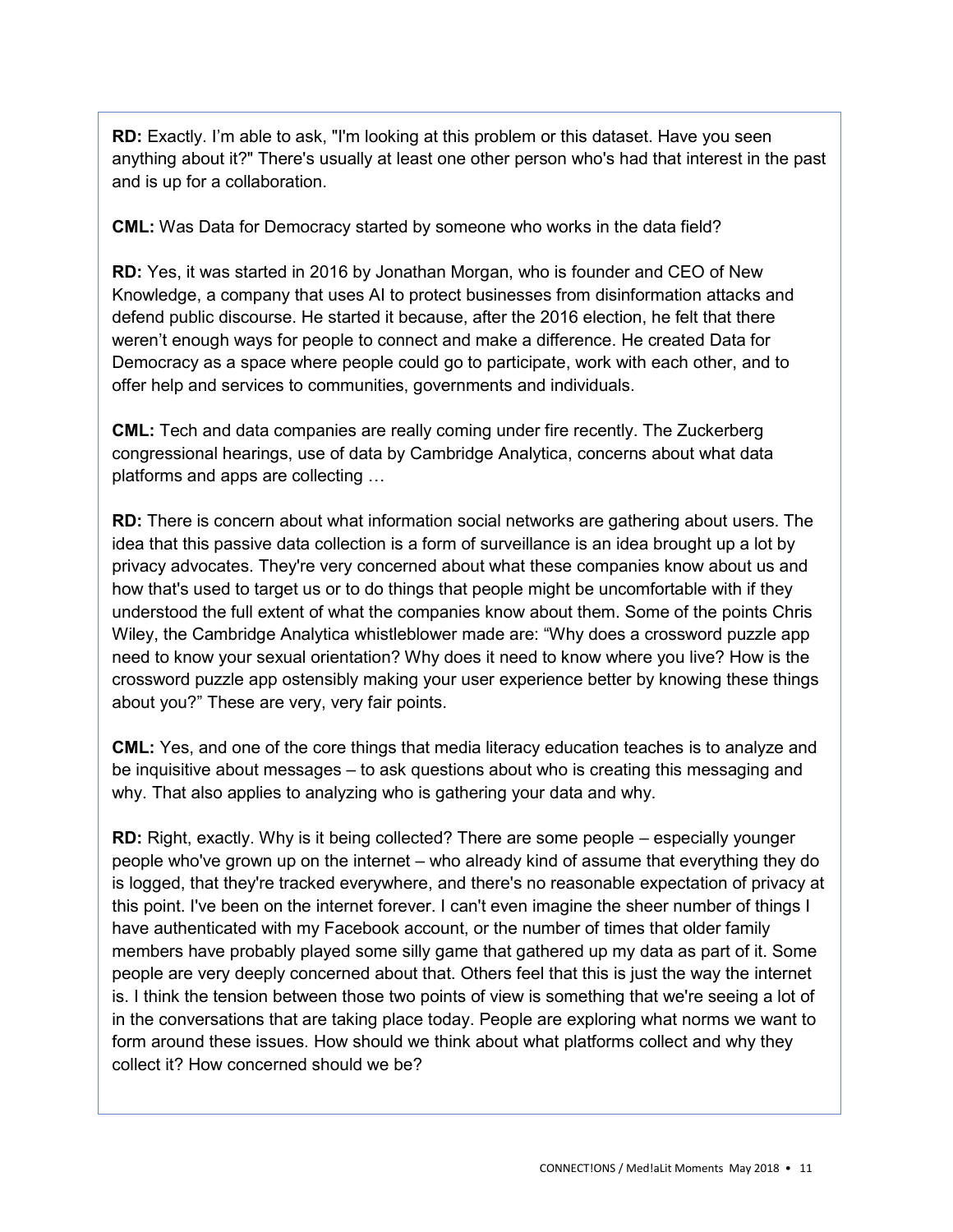**CML:** You work on the policy side of things. There are very differing points of view when it comes to what should be legislated and how far legislation should go. Are there areas where there is agreement?

**RD:** Transparency is something where I think most people are aligned. They know they are being tracked – most of us assume that's happening. But why, and what will the information be used for? With General Data Protection Regulations (GDPR – a 2016 [regulation](https://en.wikipedia.org/wiki/Regulation_(European_Union)) in [EU](https://en.wikipedia.org/wiki/EU_law)  [law](https://en.wikipedia.org/wiki/EU_law) on [data protection](https://en.wikipedia.org/wiki/Data_protection) and privacy for all individuals within the [European Union\)](https://en.wikipedia.org/wiki/European_Union) in particular, the right to opt out, the need for granular protection, and the right to delete one's data – these are the sorts of things that have spawned conversation, particularly among privacy activists here in the US around why Americans don't have the same protections on platforms. There are debates about whether there should be universal rights for all citizens of the internet, rights to remove your data, and so forth. I think the extent to which this is going to be universal or how it's going to be handled from country to country is very much an evolving conversation right now. But, there's a lot of debate about who GDPR helps because the costs of implementing systems to be GDPR compliant are so high. Occasionally, arguments are made that, by implementing or requiring GDPR, the inadvertent effect is to increase how entrenched Facebook, Google and other large companies are, because they're better able to bear the cost of the regulations.

**CML:** GDPR affects the EU. What regulations exist in the US?

**RD:** I can tell you what's in the pipeline, but there's really not a whole lot of actual legislation right now. Senators [Amy Klobuchar \(D\),](https://en.wikipedia.org/wiki/Amy_Klobuchar) [Mark Warner \(D\),](https://en.wikipedia.org/wiki/Mark_Warner) and [John McCain \(R\)](https://en.wikipedia.org/wiki/John_McCain) introduced the Honest Ads Act in 2017, which aims to improve disclosure of political ads - who's paying for them, who's behind them, etc. Its aim is to bring social platforms into compliance with the same kind of disclosure frameworks that other forms of media work within. So, TV and print already have to publish this information. Previously, the argument that Facebook and others made was that it was too difficult to display that information in internet ads. That was in the "olden days," when online ads were the size of a postage stamp. But now, in the era of instream, ads take up the same amount of space as a regular post does. So, Facebook can no longer make that argument and has opted to support the Honest Ads Act.

**CML:** On TV and in print, there are other disclosure challenges, such as when political ads say "this message was sponsored by," for example, "The People for Fair Taxes." But it's really difficult to determine what industries or individuals are behind that organization.

**RD:** Yes, that is another issue. Citizen's United, "corporations are people and entitled to free speech," etc. But, social networks are even further behind in terms of disclosure because they have absolutely no requirements. So, at a minimum, the Honest Ads Act would level the playing field.

**CML:** Legislating for transparency is something most people welcome. But, when it comes to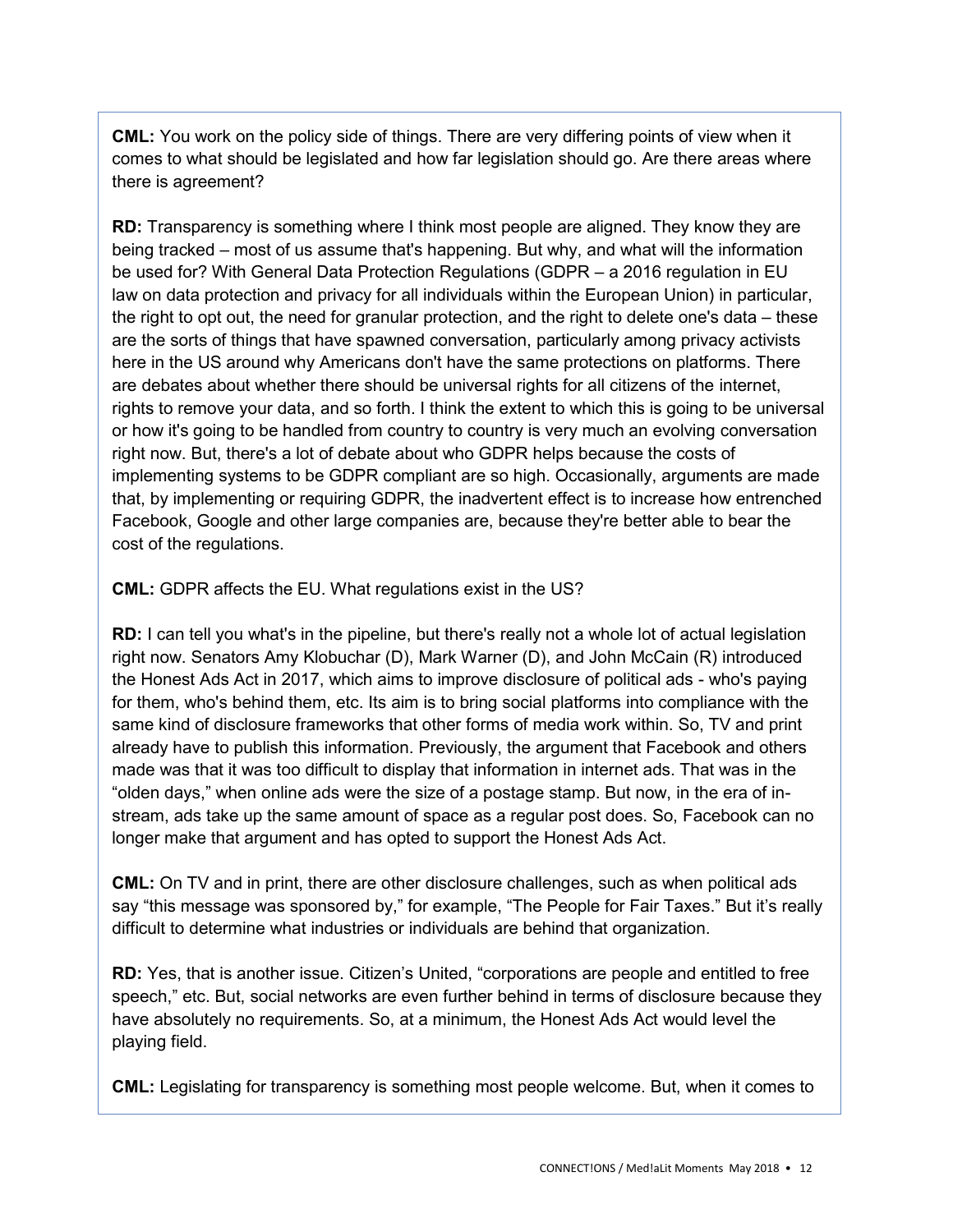new policies and new regulations concerning information and data, some become concerned about potential censorship. What are your thoughts on that?

**RD:** The conversation around censorship comes up most often in the context of content moderation. When platforms are moderating, should they have the right to take down content? What are the disclosure frameworks they should operate within? I believe that moderation is necessary, and that moderation is not the same as censorship, provided that it is done within a transparent, rule-based framework. In fact, it's absolutely critical to a well-functioning public sphere on the Internet. I am not a free speech absolutist. It's unfortunate, actually, that the conversation around moderation has been turned into a debate about free speech. That lacks nuance and ignores the realities of communication on the Internet. Often, when the First Amendment is cited, people overlook the fact that internet platforms are governed by their terms of service, not the First Amendment. These are private platforms. They have the right to moderate as they see fit and, most of the time, they try to do so in ways that align with their terms of service, which is generally available to the public. People opt-in to the terms of service when they choose to use the platforms. For example, when you choose to use Facebook, you subject yourself to Facebook's moderation policy and, similarly, YouTube's moderation policy and Twitter's moderation policy.

Should there be a universal standard of moderation? I think that's an interesting question. Should there be an Internet code of conduct? Is there a way to make moderation more standardized and less ad hoc? Those are valuable and interesting conversations to have. But, the idea that a platform demonetizing you or down-ranking you on a recommendation engine is censorship – I believe that is a misuse of the term.

**CML:** But, it is crucial that moderation rules are consistent across users?

**RD:** Right, consistent and transparent. Could the platforms be more transparent about moderation? Yes, absolutely. Recently, Facebook released a new set of public guidelines about how they're thinking about moderation. This is the work that a lot of activists have been pushing for. If you have an appeals process and make it more transparent, moderation would seem less heavy-handed or arbitrary.

**CML:** We really are confronting quite a balancing act when it comes to online platforms. Where do the rights of the businesses fit? Where do the rights of users supersede that?

**RD:** These platforms are monopolies. If someone doesn't like Facebook's moderation or privacy policies, there really aren't very many other places they can go. And, the platforms have become almost like utilities – crucial to our businesses, communication, etc. The platforms are also businesses, so it's an interesting challenge. Their true customer is the ad buyer, not the user. So, the question becomes,"What will users tolerate?" They also have to be concerned with continuing to be a viable business for the ad buyers. There is some conversation around whether we should expect some of these platforms to change to a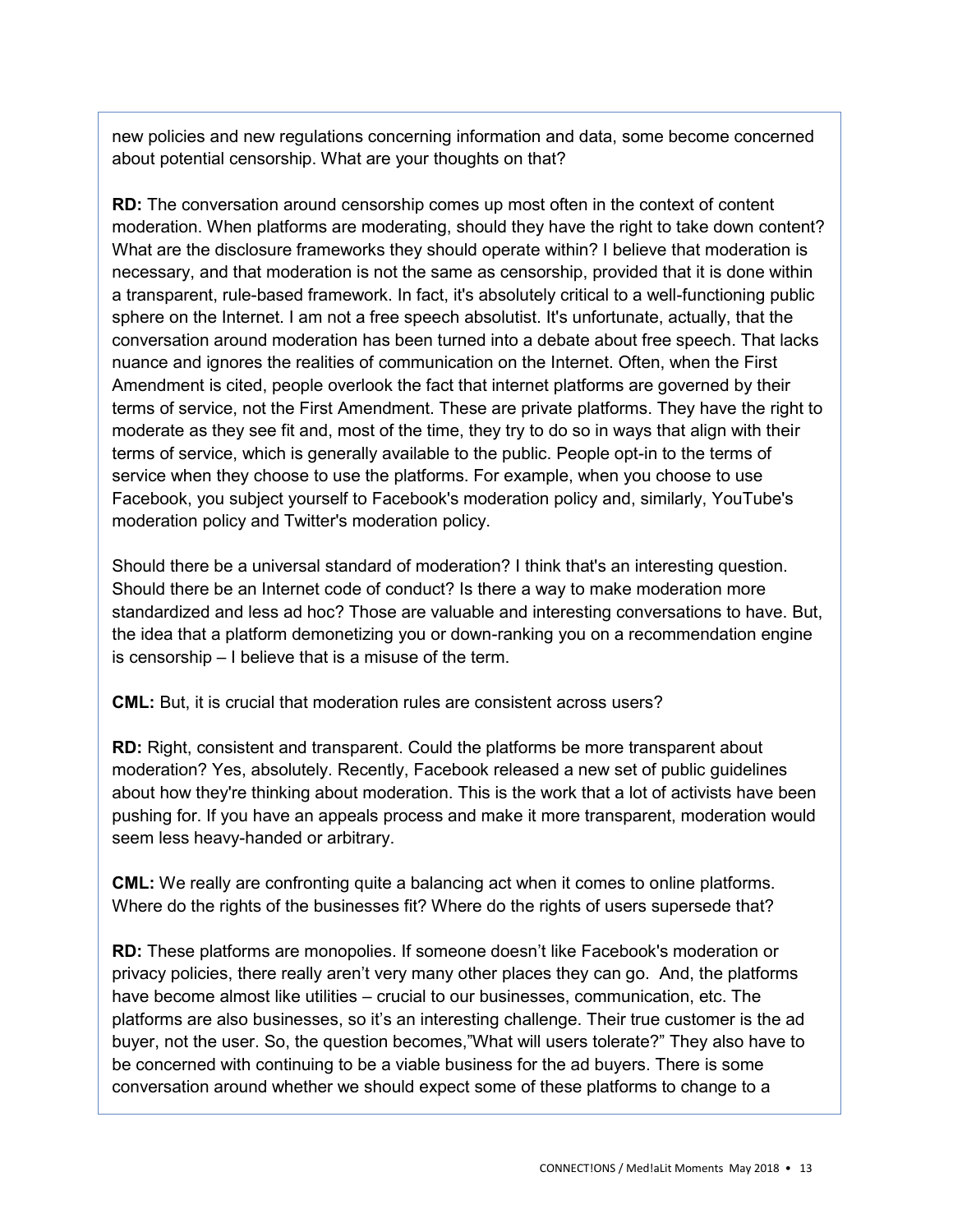subscription model at some point.

**CML:** Students of media literacy learn to question who is actually "the customer." Facebook users often complain when they see a change in their page format, etc., because they perceive themselves as Facebook's customers. But, they're not. They're not paying for Facebook. It's the people producing the ads that are. So, who is the company really serving? Sometimes people misperceive whether they are the customer or the product. Once they realize that, it may change their perspective on their experience with the platform.

**RD:** That's true. It's a different paradigm.

**CML:** Is there legislation in the works to deal with misinformation or disinformation?

**RD:** The government really has a hard time restricting any type of false data or information. They are not involved in the moderation loop, so it is up to the platforms to do their own moderation. But, the devil is in the details. First of all, platforms are indemnified from the content that's on them under a legal framework called the Communications Decency Act Section 230 (CDA 230). That act exists because, otherwise, people would have the right to sue platforms out of existence just because somebody posted something unflattering about them. This indemnification has been in place since the early 1990s when the companies were just starting. The challenge now is that CDA 230 gives platforms the right to moderate but, in many cases, they have chosen not to moderate. Changing the norms around how to apply CDA 230 is one way to deal with some of the issues platforms are experiencing. But, there's no way to legislate that information on the Internet must be true. That would be a First Amendment violation. People really do have the right to lie. So, a better solution is to lean on the tech companies, so that they do something about problems. They're always saying they don't want to be arbiters of truth, and that they don't want to wade into debates that would alienate some percentage of their users. Honestly, they're not qualified to wade into that anyway. But they can be arbiters of information integrity. They can stop or take down clearly manipulative campaigns, not because the content is factually accurate or inaccurate, but because the actor pushing the narrative is inauthentic. For example, when content is pushed by a bot or automated account. Even if the narrative is false or divisive, the question becomes, "Is this an authentic narrative that real people are pushing, or is this a manipulative narrative in which they're using automation, or they're trying to game a recommendation algorithm? So, thinking about it at a higher level than just the content alone is really important.

Some laws to tackle bots have been crafted at the state level. It's a question of determining the best regulatory options that don't have unintended consequences. But the definition of a bot is incredibly broad, and you don't want to be stifling innovation because you didn't properly define the term "bot." It's a matter of technologists working in tandem with lawmakers to think about the best possible forms of regulation.

**CML:** That is extremely challenging, since what is possible with technology is changing all the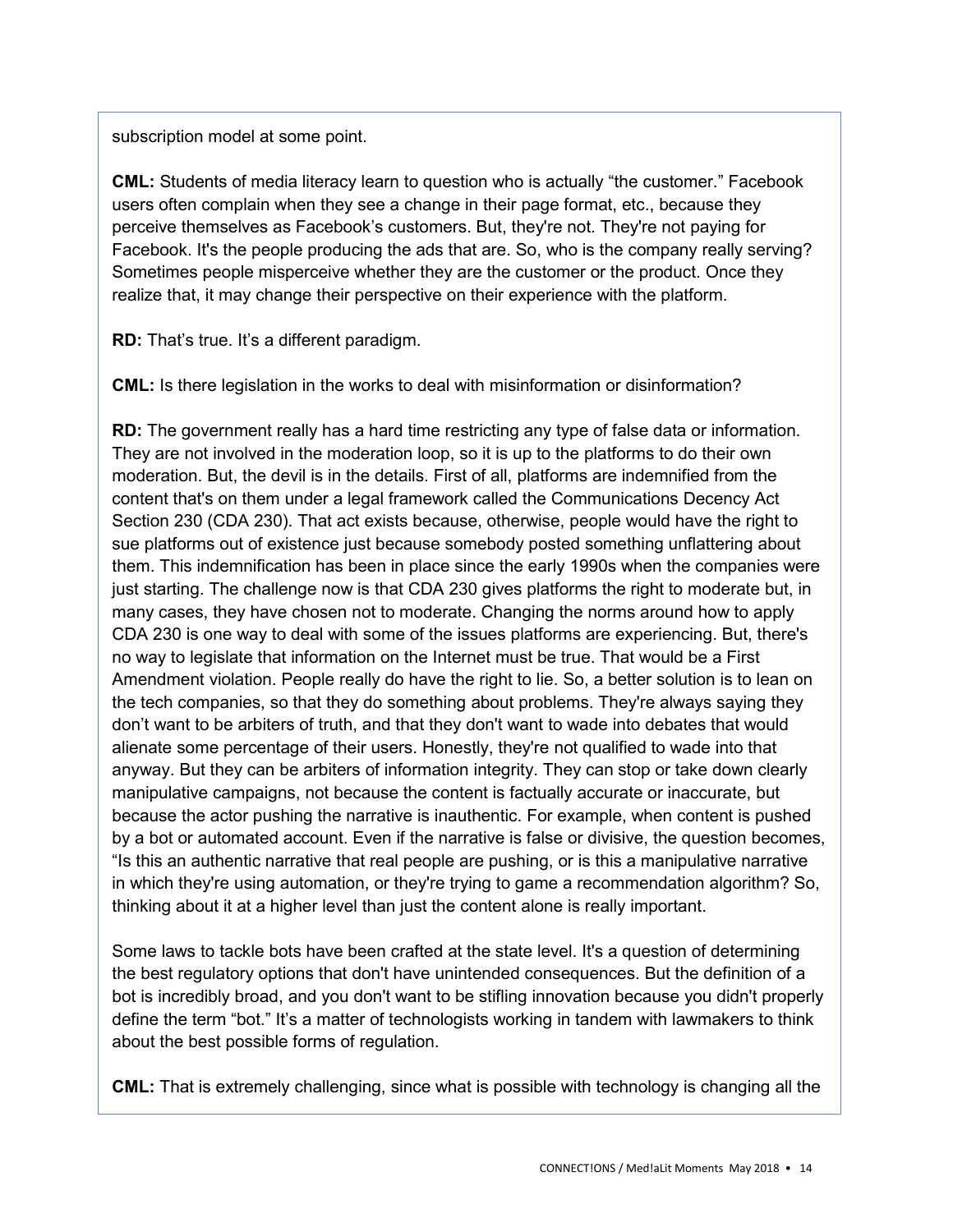time. So, how do you avoid unintended consequences when there are future developments that we can't even wrap our minds around today?

**RD:** That is difficult. You want to make sure that you're not inadvertently, through overbroad definitions, stifling some form of innovation or people's rights. There is debate happening now over laws that were put into effect to remove the CDA 230 protection related to sex trafficking. The challenge for the platforms is that they often can't tell whether a woman posted it herself and is voluntarily engaging in sex work, or a person is being trafficked. The new laws create legal liability for them rather than doing selective, voluntary takedowns or takedowns in tandem with law enforcement. So, the platforms' response has been to delete all escortrelated ads. That has angered the sex worker community, where people feel that they have just inadvertently been caught up in this conversation and now must go back to more dangerous ways to work.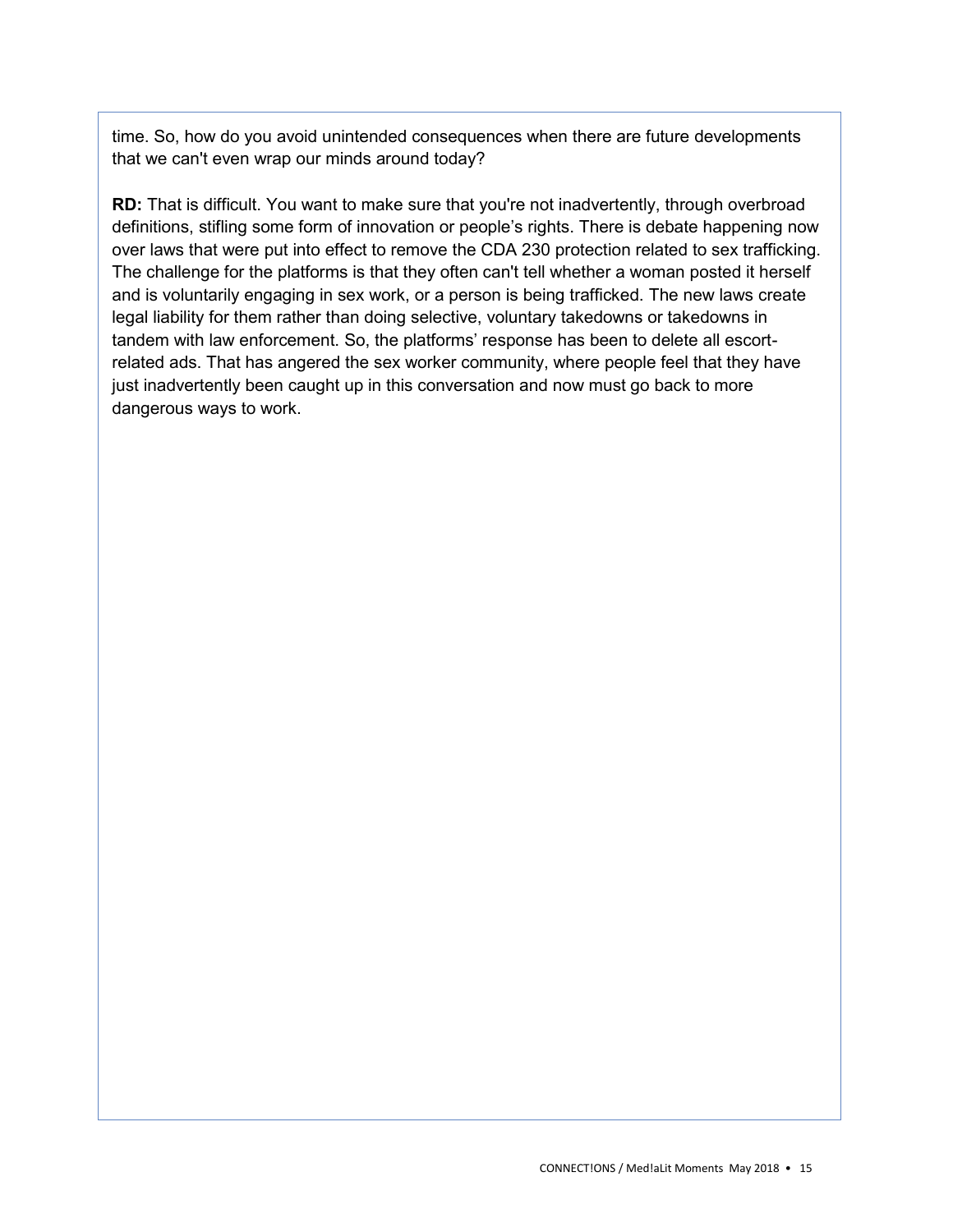## CML News

waseled.review



#### **Is Media Literacy a Prerequisite in the Digital Age?**

WISE recently published an issue focused on Media Literacy. In the selection of articles, specialists bring their insights and perspectives to the role of media literacy in the digital age. CML's Tessa Jolls contributed to the issue: *What is Media Literacy and How Should We Teach It?* Find the articles here: [https://www.wise-qatar.org/special-focus-is-media-literacy-a](https://www.wise-qatar.org/special-focus-is-media-literacy-a-prerequisite-in-the-digital-age)[prerequisite-in-the-digital-age](https://www.wise-qatar.org/special-focus-is-media-literacy-a-prerequisite-in-the-digital-age)

#### **International Media Literacy Research Symposium**

The Symposium, organized by Belinha De Abreu and Vitor Tome, was held April 20 in Lisbon, Portugal. CML's Tessa Jolls presented on "Using an Evidence-Based Framework for Community Empowerment," featuring longitudinal study results evaluating CML's Empowerment Spiral Framework.

GAPMIL NA and EU also held their first Chapter meeting in Lisbon on April 19. Thirty-six attendees discussed the "state of the art" for MIL in Europe and North America, and identified their priorities for action during the meeting; see [notes.](http://www.medialit.org/sites/default/files/GAPMIL%20EU-NAm%20meeting%20notes%2019-4-18.pdf)



## **CONSORTIUM** for **MEDIA LITERACY**

Uniting for Development

#### **About Us…**

The Consortium for Media Literacy addresses the role of global media through the advocacy, research and design of media literacy education for youth, educators and parents. The Consortium focuses on K-12 grade youth and their parents and communities. The research efforts include nutrition and health education, body image/sexuality, safety and responsibility in media by consumers and creators of products. The Consortium is building a body of research, interventions and communication that demonstrate scientifically that media literacy is an effective intervention strategy in addressing critical issues for youth. **[http://www.consortiumformedialiteracy.org](http://www.consortiumformedialiteracy.org/)**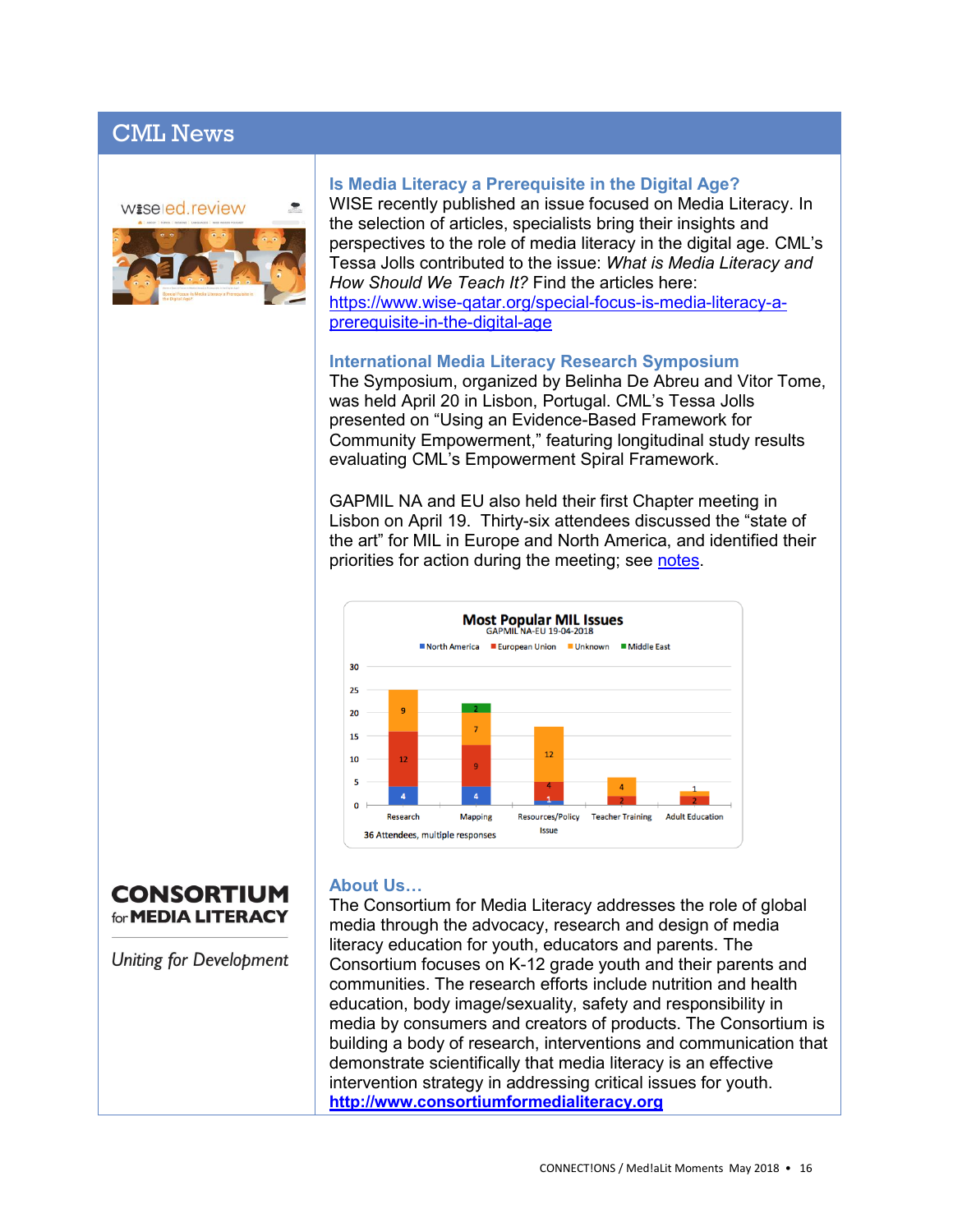## Resources for Media Literacy

#### **Data and Media Literacy Resources**

Teach Statistics Before Calculus: Teachers Speak Ted Talk by Arthur Benjamin, 2014 2,331,688 Views: [https://www.ted.com/talks/arthur\\_benjamin\\_s\\_formula\\_for\\_changing\\_math\\_education](https://www.ted.com/talks/arthur_benjamin_s_formula_for_changing_math_education)

*Statistics or Calculus? Do Both!* Learn and Teach Statistics by Dr. Nic, Jan. 2013 <https://learnandteachstatistics.wordpress.com/2013/01/21/stats-or-calc/>

*Who Needs Calculus? Not High-Schoolers* by James Markarian. Wall Street Journal, May 2018 <https://www.wsj.com/articles/who-needs-calculus-not-high-schoolers-1526338152>

*Calculus Is So Last Century* by Tianhui Michael Li and Allison Bishop. Wall Street Journal, March 2016.

<https://www.wsj.com/articles/calculus-is-so-last-century-1457132991>

Support Our Schools – Think Globally/Donate Locally

ODT is making it possible for people to donate maps and geography materials to their local schools and educators at a greatly reduced rate. For more information, go to [https://manywaystoseetheworld.org](https://manywaystoseetheworld.org/) and search *Support Our Schools.*